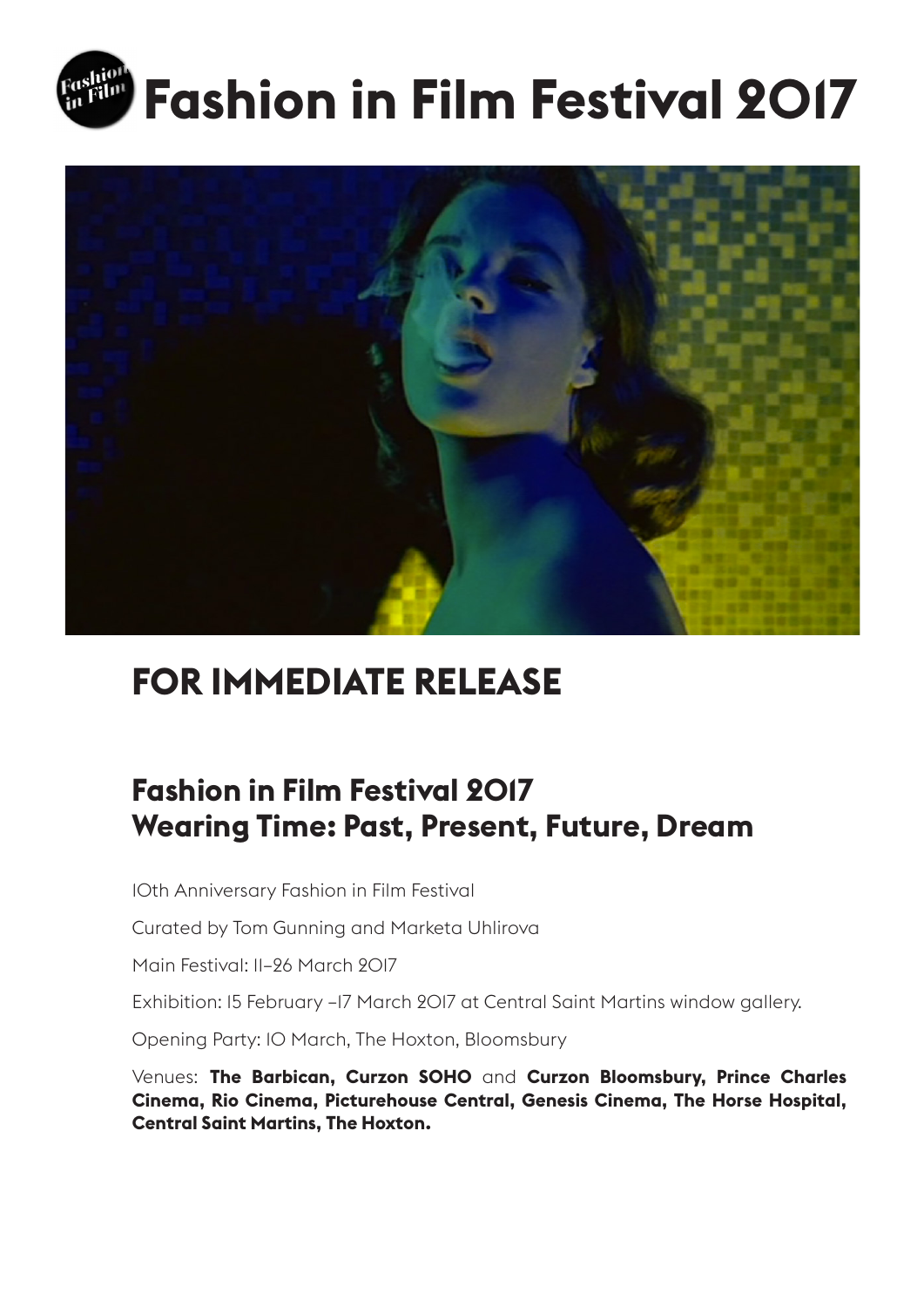

### **WEARING TIME: PAST, PRESENT, FUTURE, DREAM**

To mark its 10th Anniversary, the Fashion in Film Festival returns with an exciting London-wide season of film screenings, performances, talks and an exhibition, exploring the connections between fashion, cinema and time.

Fashion in film has always been an important sign-posting device, deployed in multiple ways: to guide the viewer through time, but also to confuse, deceive, and disorient them, even to dress the wounds of time. Through a curated selection of well-loved and neglected cinema features, experimental shorts, artist films, newsreels, industry films, documentaries and fashion films, and through numerous talks, panels and special events, the festival program explores riddles posed by four different – though often overlapping – conceptions of time.

The four strands, Past, Present, Future and Dream, ask what concrete manifestations of time fashion and dress enable. What kind of chronologies and histories? What memories, echoes and ghostly shadows? What projections, visions or premonitions? Fashion's own relation to time may be vital and intimate, but it is far from transparent. Film, the art of time passing, helps illuminate some of its complexities.

Spanning ten of London's most prestigious arts and cinema venues, the festival presents our biggest and most ambitious programme yet, with a free exhibition at Central Saint Martins and over 25 film events.

### **FESTIVAL HIGHLIGHTS**

The first strand, **'The Future: What Does It Wear?'** will highlight the cinema as an important platform for expressing utopian as well as dystopian visions of the future. To give a concrete form to one's idea of the future involves not only taking an imaginative leap into the unfamiliar, but also great resourcefulness and creativity in re-using what already exists. For the future to speak to us, we must be able to recognise ourselves in it; it has to show itself as an unfamiliar version of the present. With science-fiction masterpieces such as **Things to Come** (William Cameron Menzies, 1936), I**karie XB-1** (Jindrich Polak, 1963) and **Solaris** (Andrei Tarkovsky, 1972), the audience will step into imagined worlds where costume and set design play the key role of giving the future a coherent and plausible look.

Secondly, **'The Past: Returns, Recalls, Renewals'** delves into fashion and film's capacity to return to – or suppress – the past. There is something uncanny about rediscovering an old familiar dress and indeed, it can awaken ghosts and revenants that return to haunt the living. No film has so well defined a modern sensibility of time as **Last Year in Marienbad** (Alain Resnais, 1961), which sets its meditation on the past and memory within the most fashionable locations, the 'Marienbad Spa' (the film was in fact filmed in Bavaria). Clothing has the power to transport the wearer, and the viewer, to the past, but it can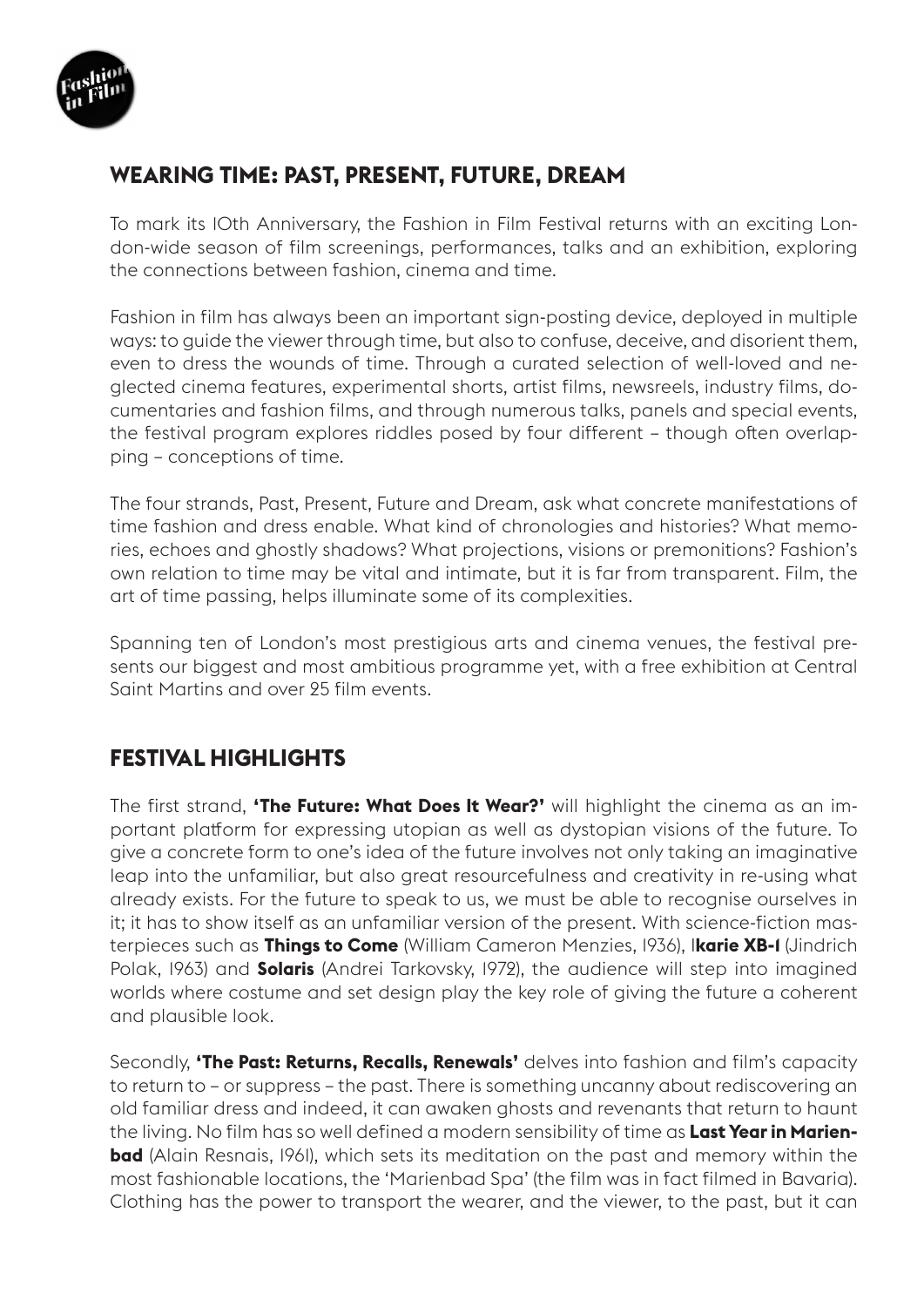

also be a marker of time. Narratives of aging and rejuvenation depend on convincing changes in fashions, hair, and make-up. Clothes can signal different times of day and accompanying rituals. As a major source of visual spectacle, Hollywood films in the studio era often announced the number of costume changes a leading lady would go through. Even a single garment can measure cinematic time: Hollywood classic **Tales of Manhattan** (Julien Duvivier, 1964) follows the story of a single tailcoat through the lives of five different owners. In the British wartime propaganda short **In Which We Live: Being the Story of a Suit Told by Itself** (Richard Massingham, 1943), a suit is not only the star but also the talking protagonist.

Thirdly, **'Dream Fashion: the Unconscious'** explores the relation between fashion and dreaming. If cinema itself has frequently been likened to dream, here we pursue more specifically its investment in the dream, reverie and fantasy as a realm in which fashion can truly flourish. The Japanese masterpiece **Princess Raccoon** (2005) by the late Seijun Suzuki will have viewers succumb to unpredictable temporalities in which unconscious recesses of the mind are expressed. And in the silent spectacular **Aelita** (Yakov Protazanov, 1924), Soviet Russia's harsh social reality and its hopes of a better future are negotiated against the dream/nightmare of a 'progressive' Martian society kitted out in daring futurist-constructivist designs.

Our final strand, **'The Present: the Fabric of Time'**, explores fashion and cinema's power to become manifestations of the present. How can dress or fabric embody cinematic time? How can the processes of making dress, wearing or fashioning oneself make time a tangible, felt entity? This strand tackles this most complex set of riddles largely through special events and talks, with an emphasis on performance, duration and process. In a world premiere at the Barbican, we are proud to team up with Lobster Films and MUBI to present a new cut of never-before seen rushes by French director Henri-Georges Clouzot, made in preparation for his film **The Inferno** (which remained unfinished in 1964). The awe-inspiring kinetic experiments will be accompanied by a newly commissioned musical score by Rollo Smallcombe. At Central Saint Martins, curators Alistair O'Neill and Inga Fraser will discuss British artist films of the late-20th century, which make explicit links between the materiality of dress and cinema. Works by **Alia Syed, John Maybury, Alexis Hunter** and **David Lamelas** will be considered in relation to the legacy of Annabel Nicolson's iconic performance Reel Time (1973), which conjoined a film projector and a sewing machine through a loop of celluloid. Agnès Varda's iconic film **Cléo from 5 to 7** (1962) represents time in its most pressing, existentialist form as it follows protagonist Cléo while she waits for the results of her cancer screening.

Among other films shown at the festival are: **Barbarella** (Roger Vadim, 1968), **Vertigo** (Alfred Hitchcock, 1958), **Tony Takitani** (Jun Ichikawa, 2004), **Lola Montes** (Max Ophuls, 1955), **Rose Hobart** (Joseph Cornell, 1936), **Om Shanti Om** (Farah Khan, 2007), **Beyond the Rocks** (Sam Wood, 1922), **My Fancy High Heels** (Chao-ti Ho, 2010), and numerous short films by artists including **Michelle Handelman**, **Jane and Louise Wilson** and **Jessica Mitrani**.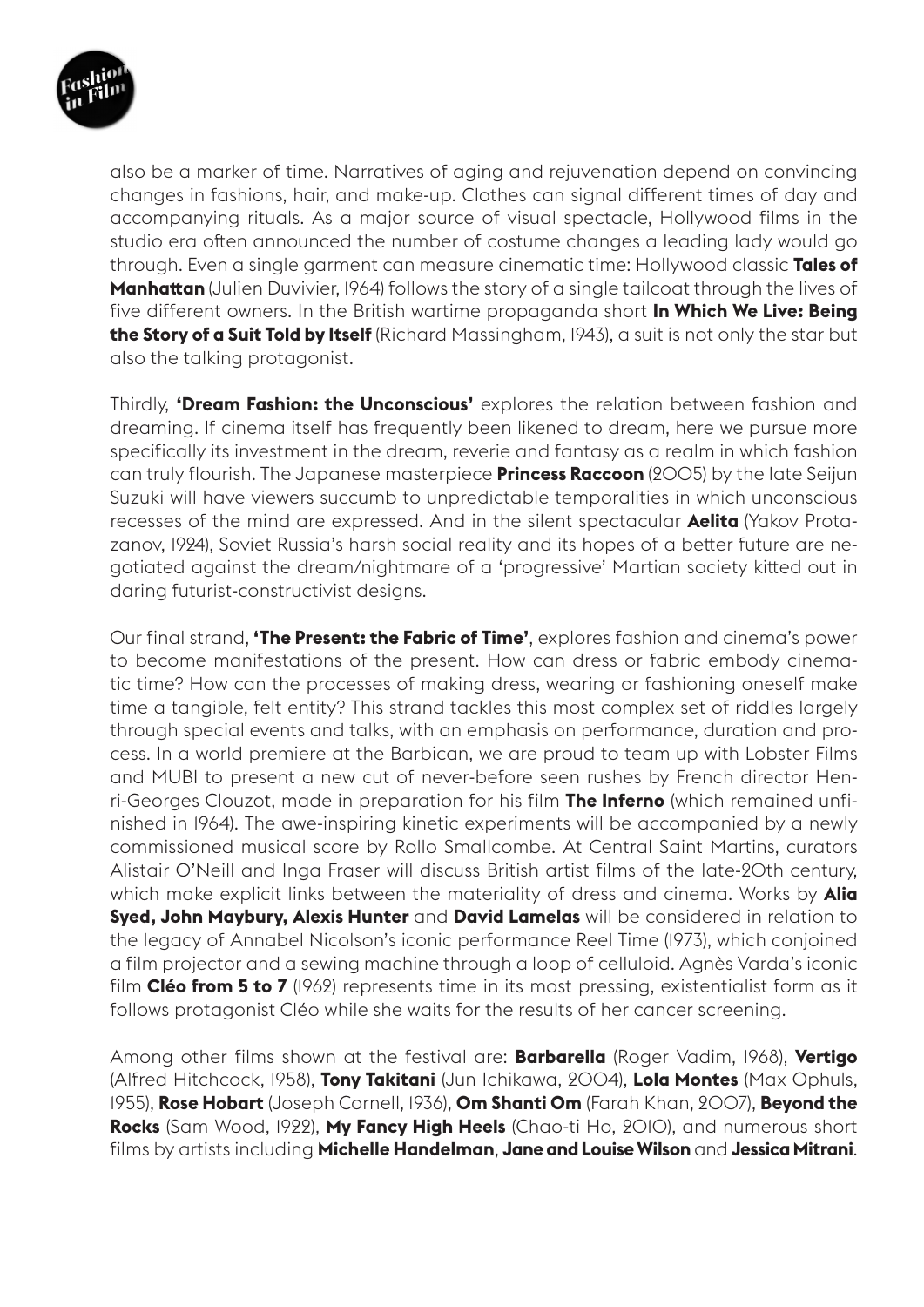

In addition to festival curators, the speakers in this year's festival include: **Sir Christopher Frayling** (author), **Frances Corner** (Head of College, LCF), **Caroline Evans** (Fashion Historian), **Alex Fury** (Fashion Journalist), **Timothy Long** (Fashion Curator), **Inga Fraser** (Art Curator), **Alistair O'Neill** (Fashion Curator), **Djurdja Bartlett** (Fashion Historian), **Cathy Haynes** (Artist), **Roger K. Burton** (Costume Designer), **Ian Christie** (Film Historian), **Alessandra Vaccari** (Fashion Historian), **Bel Jacobs** (Fashion Journalist), **Orsola de Castro** (Sustainability expert), **Tony Paley** (Journalist), and others.

All silent films will be accompanied by a live musical performance by Stephen Horne.

**Ticket information:** tickets prices range between £5 and £15. For more detail see venues' websites.

#### **EXHIBITION FASHION IN THE PASSAGE OF TIME (15 FEBRUARY- 17 MARCH 2017)**

As part of the festival, we stage a Window Gallery exhibition at The Crossing, a public-access space at Central Saint Martins. The exhibition brings together rare archival shorts with contemporary art and fashion films that address themes of chronology, process, temporal and satrorial restriction, fantasy, and moments when dress and artifice become the very fabric of cinematic time. A multi-screen peep-hole installation and an adjacent installation in which we project on three layers of gauze will showcase early Pathé shorts from the 1900s, industry and fashion films by **Werner Dressler, Nick Knight, Lernert & Sander** and **Vexed Generation**, and artist films by **Cindy Sherman**, **John Maybury** and **Jodie Mack**.

The exhibition is open-access and free of charge.

#### **QUOTES**

*Dress is very close to the body, it is evocative and also intensely personal because it is connected to our memories and dreams. It is a great story-telling device while also giving film rich texture. A garment can make you aware of time, and bring you into a time, sometimes very sharply, even physically.*

Marketa Uhlirova, Co-curator

*I am against the idea of defining something in terms of its purity. I am more interested in its intersections and frontiers. The way that different art forms intersect feels exciting. As a theoretical or historical principle it can become deadly when you say this is cinema and nothing else.*

Tom Gunning, Co-curator

*The Fashion Film Festival has become a very important part of the London cultural scene and we know that our audiences are going to enjoy this feature in our programme.*

Damian Spandley, Director of Programme, Curzon Cinemas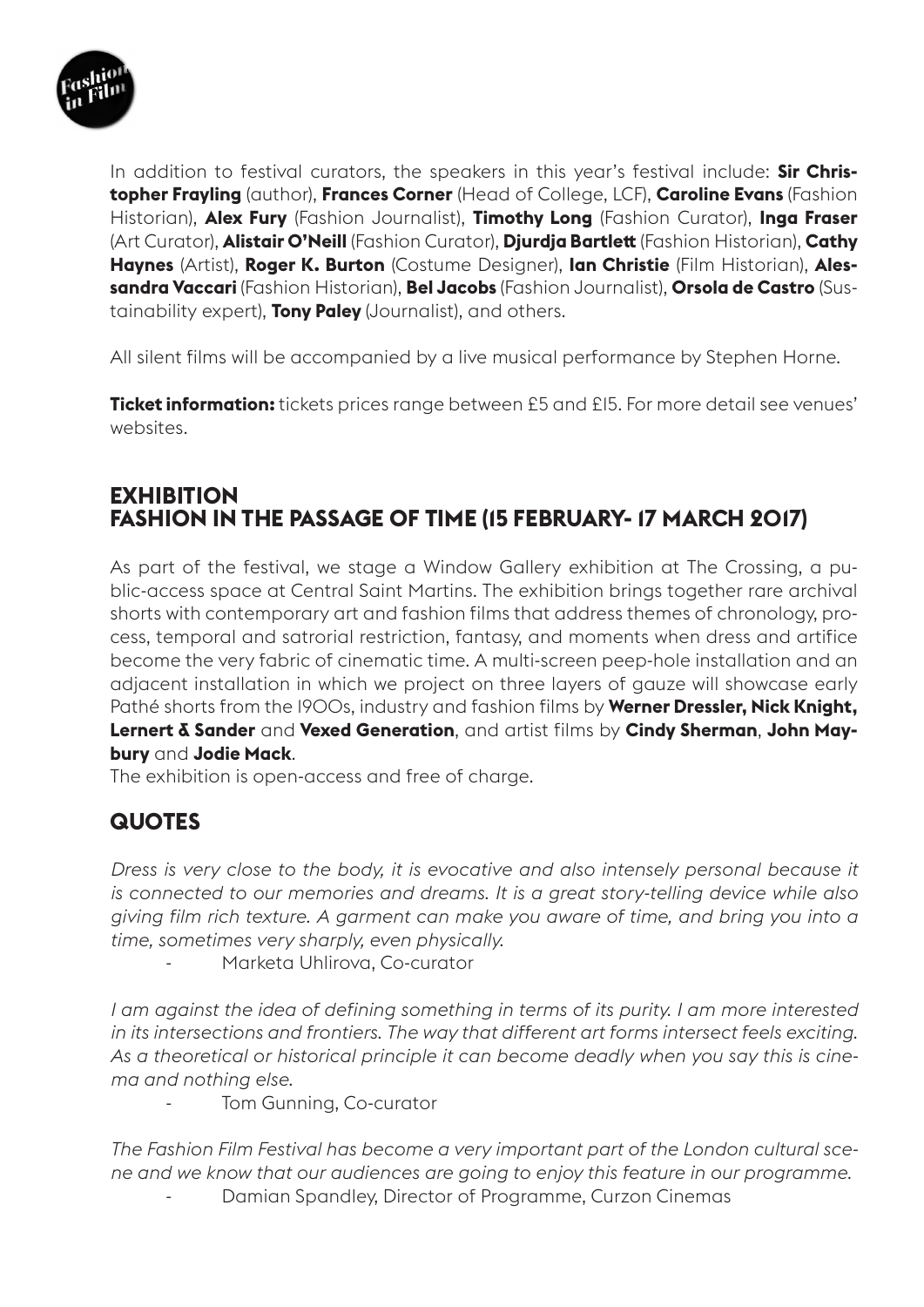

*Central Saint Martins is immensely proud to be hosting the 10th Anniversary Fashion*  in Film Festival, Wearing Time. The inspirational and thought-provoking selection of *films, exhibitions and talks promise to capture and narrate the power of fashion, dress and costume to visualise time. The seductive power of moving image cannot fail to challenge and intrigue audiences to reflect and question our own past, present and future reality, as well as dreams.*

- Anne Smith, Dean of Academic Programmes, Central Saint Martins

*The Fashion in Film Festival is an exceptional series of events which provides an intelligent viewpoint on both cinema and fashion as historically rich art forms.* - Hywel Davies, Programme Director, Fashion, Central Saint Martins

### **CURATORS**

**Tom Gunning** is Edwin A. and Betty L. Bergman Distinguished Service Professor of Art History, Cinema and Media Studies, and the College Classics at University of Chicago and recipient of the Distinguished Achievement Award from the Andrew W. Mellon Foundation. He has written extensively on problems of early and silent film, American avant-garde cinema and Hollywood film.

**Marketa Uhlirova** is co-founder, director, and curator of the Fashion in Film Festival based at Central Saint Martins, University of the Arts London. She is the editor of Fashion in Film's publications, a contributor to museum exhibitions and is a regular speaker at the British Film Institute and Museum of the Moving Image, New York.

### **ABOUT THE FESTIVAL**

Fashion in Film Festival (FFF) is a research-led arts organisation based at Central Saint Martins, University of the Arts London. Since its foundation in 2006 by Marketa Uhlirova, Roger Burton and Christel Tsilibaris, it has continued to grow its reputation and international profile, establishing itself as the leading festival of its kind. Its highlight is a biennial festival in London, with a touring schedule which has previously included Museum of the Moving Image in New York, the Arnolfini in Bristol, The Danish Film Institute in Copenhagen, Kino Svetozor in Prague and Mode Biennale in Arnhem. Through its publication work, website and collaborations on film seasons, conferences and exhibitions, FFF offers vital resources for the study of fashion and costume design in the moving image.

Having successfully run five editions in the UK, and four in the US, the festival has grown in size and scope, gaining major support from critics as well as key industry and academic figures. We have maintained partnerships with some of the world's most prestigious arts venues (Tate Modern, BFI Southbank, Barbican) and education institutions (Yale University, CUNY).